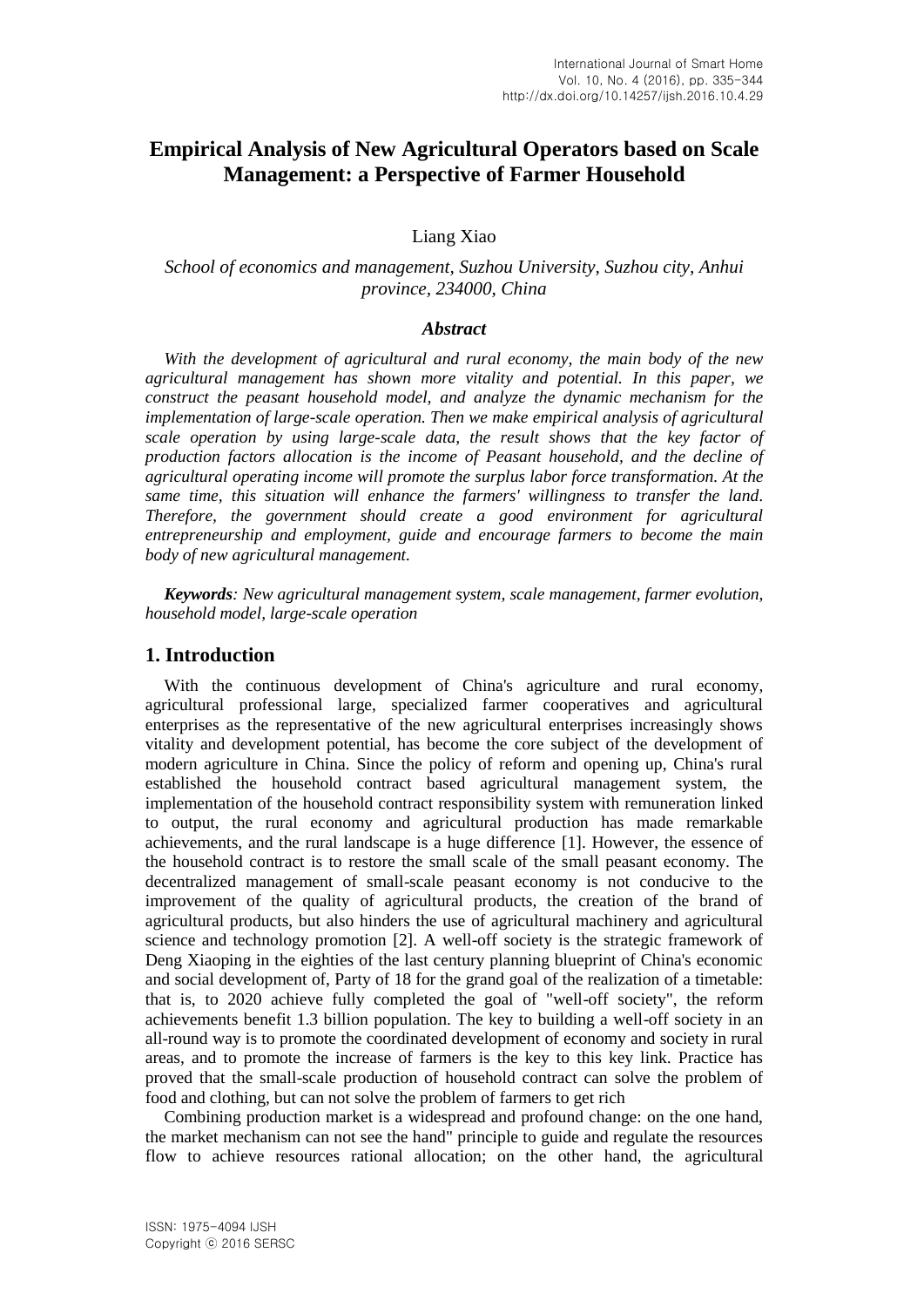management main body of production surplus chasing behavior and social production, make full use of commodity exchange and the law of value to expand the market for rural economic development has injected vitality, promote the agricultural productivity of great development, will promote the Chinese agriculture from the household contract, as the core of the self-sufficient small-scale peasant management, to the family farm as the main content of the scale of the business transformation. First of all, the scale of agricultural products brought by the operation of agricultural products, need to be in the market to achieve. Specific to a certain agricultural products, the expansion of the scale of production is the inevitable result of the size of the farmers, and the expansion of the scale of output must be based on a certain market capacity [3]. Otherwise, with the expansion of the scale of agricultural operation, farmers will only be able to get a technical scale, namely agricultural production costs decline, but cannot get the value of the scale of operation, *i.e.* cannot be through the market to achieve agricultural products from commodities to currencies breathtaking leap. From this perspective, the development of the market is the key to the scale of farmers. Without the expansion of the market, it is only a kind of idea to realize the scale management of the farmers. Scale management of farmers, which means there will be more and more proportion of agricultural output, the need to digest through the market. Market transactions will have to face the problem of transaction costs caused by asymmetric information, which increases the difficulty and risk of agricultural market transactions, thus hindering the realization of the scale of farmers. Finally, the flow of land and labor and other factors need to be based on the market. The basis of the scale management of farmers is the moderate scale management of agricultural land, and the fundamental way to realize the scale management of agricultural land lies in the circulation and concentration of the land. Land circulation and concentration, mainly through the market to achieve, but also the family based on economic situation and market decisions made by the family. Therefore, the realization of farmers' land scale management depends on the construction and improvement of the land circulation market.

# **2. Literature Review**

## **2.1. Agricultural Scale Management**

The scale management is the concept of scale economy and scale together. Strictly speaking, economics theory and no scale operation concept, commonly used "economies of scale" or "returns to scale" to describe. The so-called "scale" refers to in certain economic and technological environment, and through the optimal allocation of factors of production, in order to obtain the best economic benefits. From the concept, we can see, scale of operation, on the one hand performance for a variety of factors of production inputs is more economical, production elements of productivity promotion, resources saving, on the other hand performance to enhance the economic benefits of the manufacturers that output growth and economic benefit increased. It is generally believed that the causes of scale economy include: specialization of production, improvement of science and technology, improvement of management level, negotiation advantage of price, learning effect and *so on* [4]. Therefore, the scale of business is not only a "quantity" concept, more of its "quality" of the property. From the "quantity" point of view, in general, if the output growth is faster than the increase in the production factor inputs, this time the manufacturers will get the scale of the economy effect. From the "quality" of the provisions of view, the pursuit of "profit maximization" and "labor productivity" is an indicator of economic efficiency.

According to the basic theory of modern economics known that economies of scale exist in capital intensive industrial production, then the experience of industrial enterprises applies equally whether on the agricultural production and management,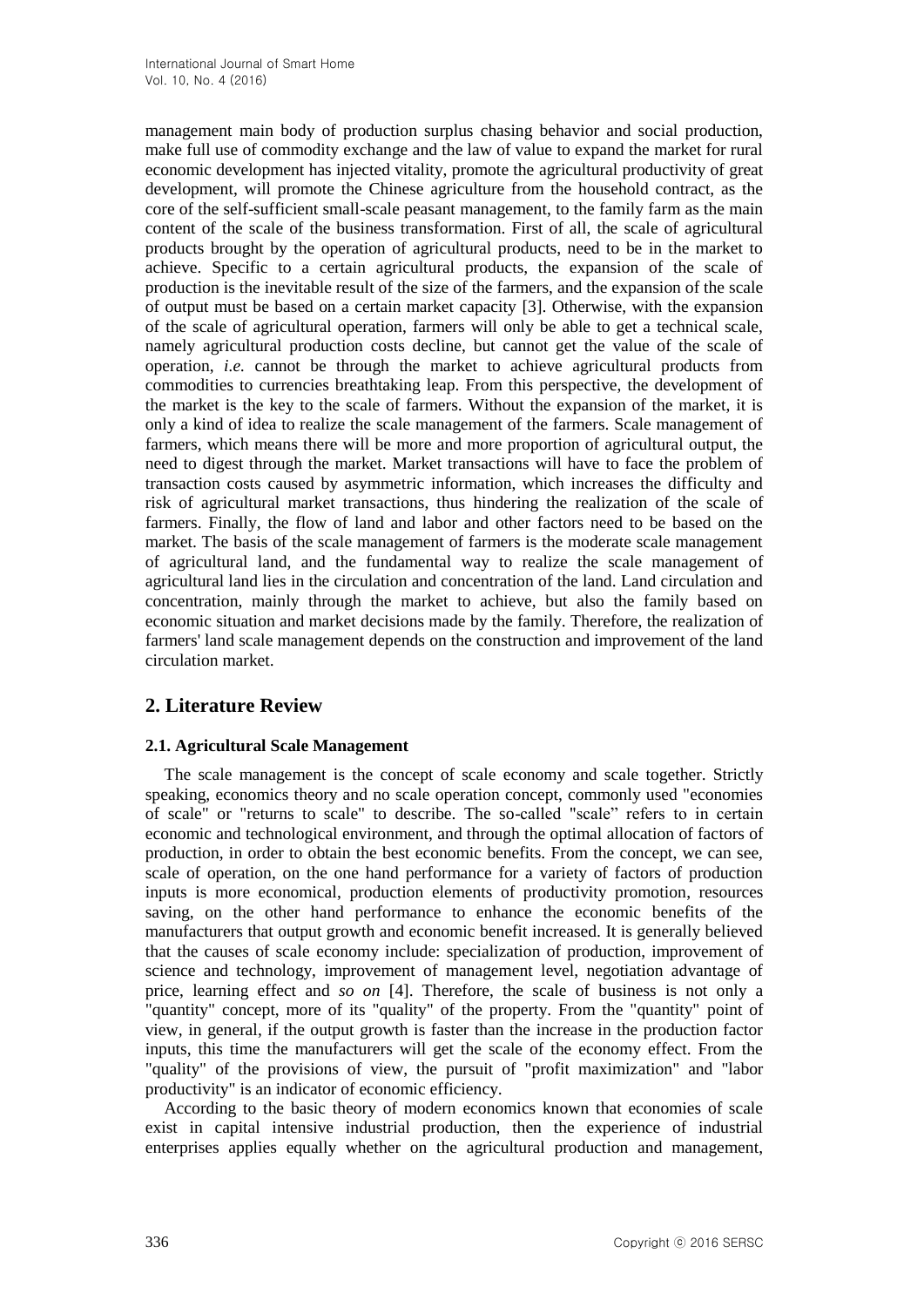summarized the domestic and abroad research, on agricultural scale management still exist in the great disputes the findings. In view of the household contract responsibility system with remuneration linked to output in the farmer's production enthusiasm, improve the efficiency of agricultural production and increase the income of farmers has played the positive role of excitation, early in the implementation of scale operation of agriculture [5], many scholars is the problem of agricultural scale operation raised an objection that low demand elasticity of agricultural products determines the farmers of the expansion of the size of the market power shortage. Therefore, economies of scale in the field of agricultural production, and unlike in other industries as evident, to expand the operation scale of agricultural land can not become promote the realistic choice of China's agricultural development [6].

Some scholars think that compared to the large-scale land management and small-scale family farmers and shows no perceptible to the total factor saving advantage and raise yield advantage, and even can be said that the economic efficiency of scale of operations of farmers is not small business high [7]. Belly  $\&$  Klein (1979) analyze six developing countries (Brazil, Colombia, Philippines, Pakistan, India, Malaysia) agricultural statistical data of time series analysis, the results show that small farms are more efficient than large farms[8].But it is worth noting that these studies are mostly in traditional agricultural country or developing countries as the research object, but not the influence of the progress of agricultural science and technology into the research category, so negative correlations between the agricultural scale management and productivity is often considered to be the typical characteristics of traditional agriculture. Japanese agricultural development economists through analysis of 43 countries 1960-1980 years of agricultural production data, it is found that the agriculture management of high income countries with significant economies of scale, but not the developed countries do not scale effect[9]. Therefore, looking into the future of China's economic development, the scale of operation should be the inevitable trend of China's agricultural development.

#### **2.2. Agricultural Management System**

In most countries of the world, farmers are still the basic operating unit of agricultural production in China. But with the adjustment of agricultural structure in China, the rural basic management system reform, the agricultural labor force transfer and industrialization and urbanization speeding up, Chinese farmers groups began to gradually differentiation, agricultural operators differentiation into five main types of traditional farmers, professional planting and breeding households, business and services to farmers, half farming households and non-agricultural household. Among them, professional cultivation and farming households, known as professional large, is a professional production of agricultural industry in the main, the initial implementation of the scale of farmers [9]. Some scholars believe that, compared with the large mechanised farms, labor and capital double intensive appropriate scale of operation of Rural Households (family farms) more in line with Chinese fundamental realities of the country, is the way to solve the recessive rural unemployment, low, industrial upgrading difficulties such as a series of problems in the current urbanization and land transfer level. Chen (2007) by using the relevant data of rural fixed observation points on the development of large agricultural professional meaning and function are discussed and think actively cultivate professional large family to under the current rural basic management system, promoting the agricultural specialization, marketization and modern process [10].

From the beginning of the eighties of the last century, on the basis of agricultural family management of Agricultural Association this new form of organization in China is gradually developing. The main function of the organization is scattered farmers provide agricultural production technical services and skills training, to the mid 1990s, with the rise and development of farmers' specialized cooperative economic organization, the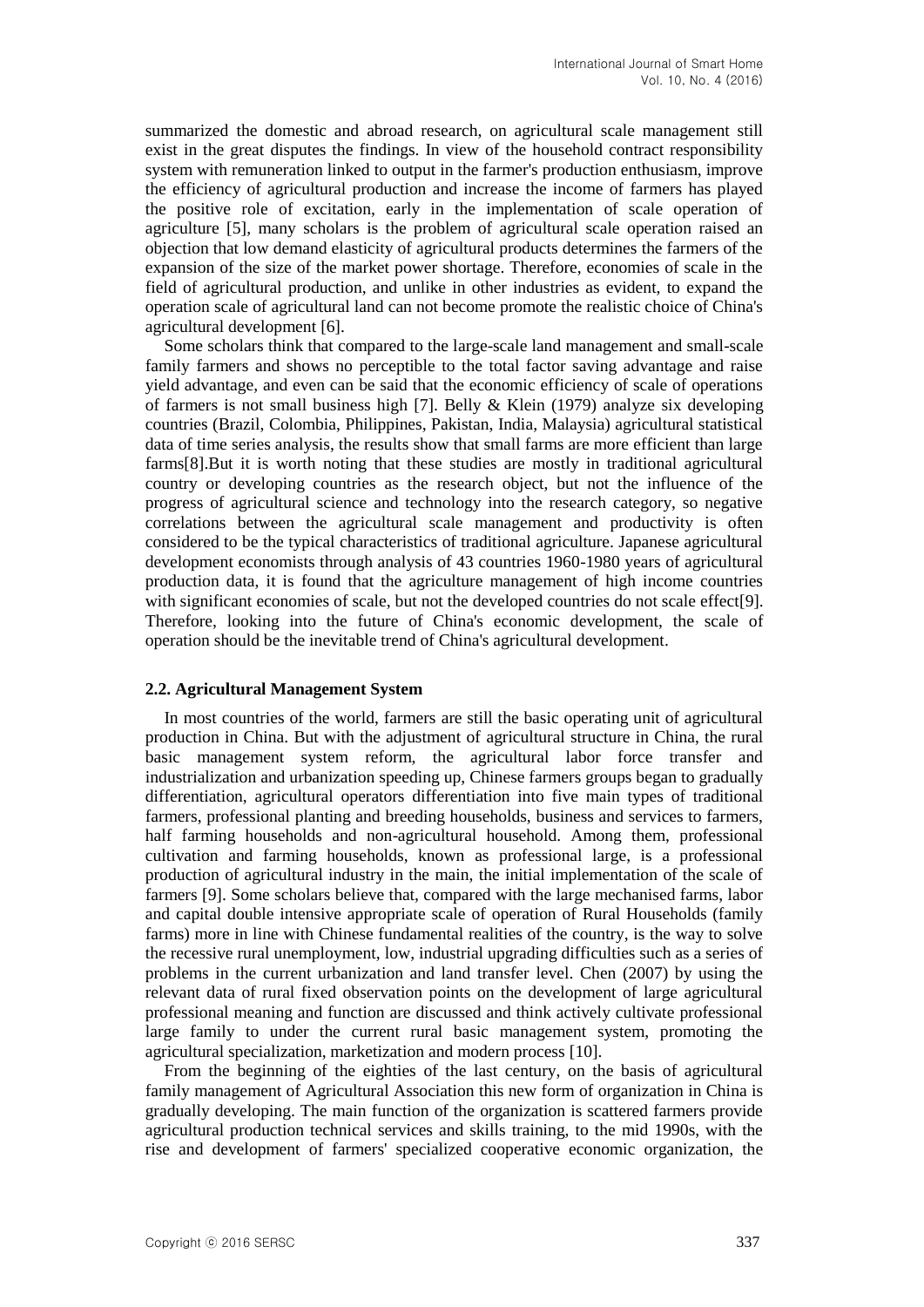association of some changes into the specialized cooperative economic organization, its function not only includes the production of technical service and including product marketing. Compared with other provinces (autonomous regions and municipalities), Zhejiang Province quickly completed the farmer professional cooperation organization form choice and stability, farmer organizations from mainly by the professional association quickly to more in line with the development requirements of the times of the professional cooperative transformation [11]. Practice shows that the farmer specialized cooperatives that business entities through innovations in the organizational system, to solve the contradiction between the small farmers and big market, in service members and realize its own sustainable development and to the surrounding farmers produced a certain amount of radiation leading role [12-13]. In the foreseeable future, the majority in the management main body of Chinese rural small-scale farmers will continue to exist, farmer professional cooperatives because it can in some extent help producers to share from the processing and sale of part of the profit and has extensive living space and development potential [14]. Since the reform and opening up, the other development of agricultural management is the main agricultural enterprises. Generally speaking, the agricultural enterprise is the economic organization that uses the modern enterprise management mode, the specialized division of labor, is engaged in the commercial agricultural production and its related activities, and carries out the independent management, self financing. Agricultural enterprises, especially agricultural leading enterprises, have great advantages in adapting to the changeable market environment and facing the fierce international competition. On the basis of continuous improvement and benefit coupling mechanism of farmers, agricultural leading enterprises will play a unique and important historic role as the leading power of industrial management [15].

Obviously, the major agricultural professional cooperatives and agricultural enterprises are the backbone of China's agricultural development at this stage. They reflect the historical regularity of the transformation of traditional agriculture, leading the development direction of modern agriculture, in accordance with the basic requirements of improving agricultural modernity.

# **3. Model Design**

Under the condition of market economy, the behavior of farmers equal to the standard "manufacturers" behavior, farmers than entrepreneurs favorably, the key of transformation of traditional agriculture is incentive for farmers to the pursuit of profit maximization, Schultz Popkin proposition: as long as external conditions have, in under the control of the goal of income maximization, farmers will consciously social allocation of their elements. With the goal of maximizing revenue, we build a farm household model, based on the previous research, to investigate the dynamic mechanism of the implementation of large-scale operation.

#### **3.1. Agricultural Production Function**

There are two primary factors: labor time L and land T, and labor surplus when the quantity of the land is constant, and it is assumed that there is only one kind of output. Set agricultural production function as:

$$
Q = ef(L, T, K) \tag{1}
$$

Q means agricultural output, L means farmers actually invested in the labor time of agricultural production (including since the dawn of time and length of employment), t means farmers the actual business of the amount of land, K for farmers into agricultural management in the amount of capital, e represents the farmers to implement scale management ability.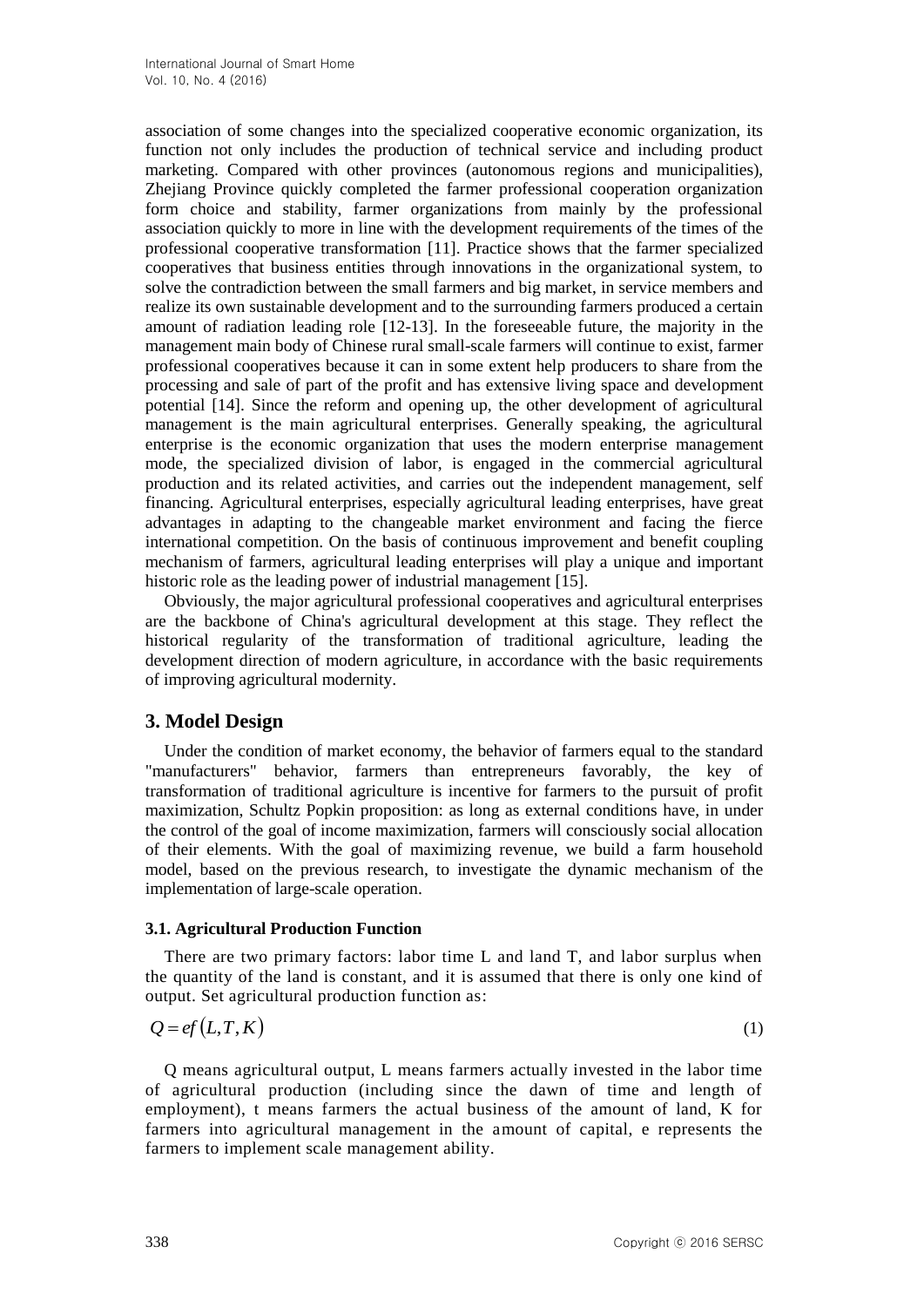Farmers can in the non-agricultural sector and the agricultural sector and industry, La is a member of the family into their land labor time in agricultural production, LN and LR for family members to the non-agricultural sector and the agricultural sector and industry provided the labor time. Under the background of economies of scale, farmers need to in agricultural busy season to hire labor to increase labor input, LH to hire the nominal labor time, s (T, LA) for hired labor supervision function, farmers' investment agricultural production of the actual working time as:

$$
L = L_a + s(T, L_a)L_h
$$
 (2)

The quantity of land in the actual operation of the farmers is:

$$
T = T_0 + T_h - T_r \tag{3}
$$

Farmer's income projects include the income of agricultural production Pef, non farm employment income, the transfer of land rental income, *etc*, therefore, the household income function is:

$$
y = Pef(L, T, K) + \theta (W_r - C_L)L_r + W_h(L_n - L_h) + (R - C_T) - rK
$$
\n(4)

The utility function of a household household is:

$$
U = U(y, l) \tag{5}
$$

Y means that the income level of farmers, L representatives of leisure time, the two are complementary relationship, that is, with the growth of the income of farmers, the increase of the "leisure" spending power, leisure consumption increases.

#### **3.2. Construction of Peasant Household Model**

According to the given above the household of the function of agricultural production, income and utility function, the construction of the household utility maximization problem, by constructing the Lagrangian function method, are farmers in the allocation of resources F.O.C respectively is:

$$
L_h: \frac{\partial y}{\partial L_h} = Pes \cdot f'_L - W_h \tag{6}
$$

$$
L_r: \frac{\partial y}{\partial L_r} = -Pes f'_L - Pes f'_L s' L_h + \theta (W_r - C_L)
$$
\n(7)

$$
L_n: \frac{\partial y}{\partial L_n} = -Pes f'_L - Pes f'_L s' L_h + W_h \tag{8}
$$

$$
T_h: \frac{\partial y}{\partial T_h} = Pes f'_T - Pes f'_T s' L_h - (R + C_T)
$$
\n(9)

$$
T_r: \frac{\partial y}{\partial T_r} = -Pes f'_T - Pes f'_T s' L_h + (R - C_T)
$$
\n(10)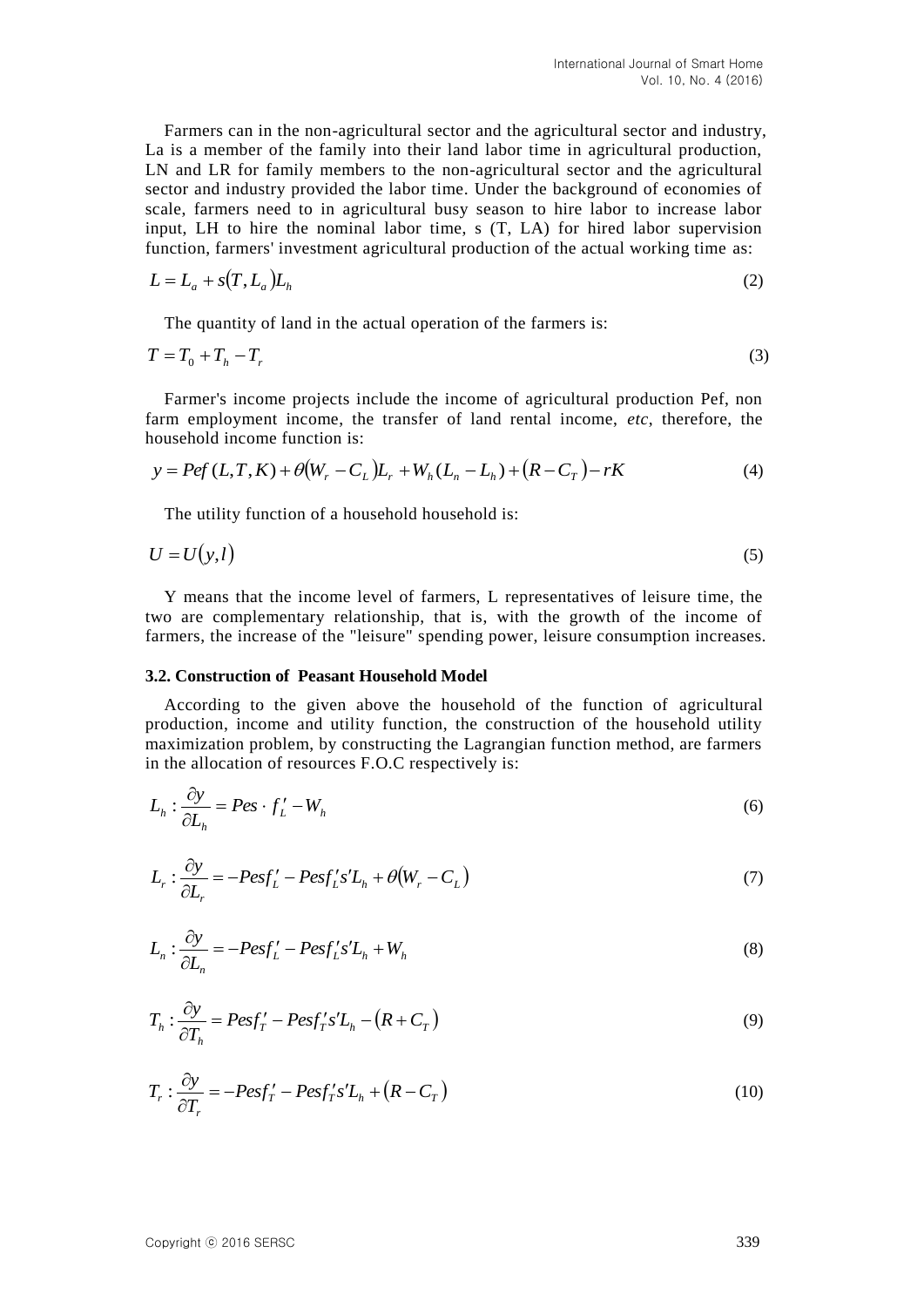Therefore, farmers are willing to rent the land to expand the scale of business conditions:

$$
R + C_T \leq \text{Pesf}_T' + \text{Pesf}_T's'L_h
$$

That is, the marginal revenue of land rent is greater than the marginal cost of the leased land, otherwise, the farmers will maintain the existing scale, and neither increases the scale of operation, nor reduces the size of the business. In the context of agricultural scale management, whether the farmers are willing to expand the capital investment is the farmer's agricultural investment income is greater than the cost of agricultural investment, in summary; we put forward the following four hypotheses.

*Hypothesis 1:* land flow is positively correlated with agricultural management income.

*Hypothesis 2:* land transfer and agricultural business income is negatively correlated.

*Hypothesis 3:* Non-farm employment of the labor force and the income of agricultural operations into a negative correlation.

*Hypothesis 4:* The agricultural investment behavior of peasant households is positively related to the land management.

# **4.Empirical Analysis**

#### **4.1.Descriptive Analysis**

The scale of operation is to the market demand for commercial production of oriented, it on the quality of the operators require a higher: one hand to have the basic knowledge of agricultural production and operation, and master the modern agricultural science and technology; on the other hand require the operator to have the management consciousness of the entrepreneur. The operator's quality determines the border and operating efficiency of agricultural scale management, and then affects the success of agricultural scale management.

From the perspective of cultural and educational level, the cultural quality of the agricultural labor force is relatively low, most of which have not received any professional training. At present, China's agricultural labor force, primary and secondary schools accounted for more than half of the labor force. Agricultural laborer's quality is relatively low, which leads to the agricultural science and technology extension and agricultural machinery can not be applied to the field of agricultural production, and this is the driving force to promote the development of large-scale operation of farmers.

| Year | $0-19$ year | 20-39 year | $40 - 49$ year | More than 50 year |
|------|-------------|------------|----------------|-------------------|
| 2000 | 33.28       | 33.76      | 12.96          | 20.00             |
| 2005 | 28.05       | 30.87      | 15.45          | 25.63             |
| 2010 | 26.15       | 29.25      | 17.04          | 27.56             |
| 2015 | 23.48       | 28.30      | 19.02          | 29.19             |

**Table 1. Age Distribution of Rural Population in China**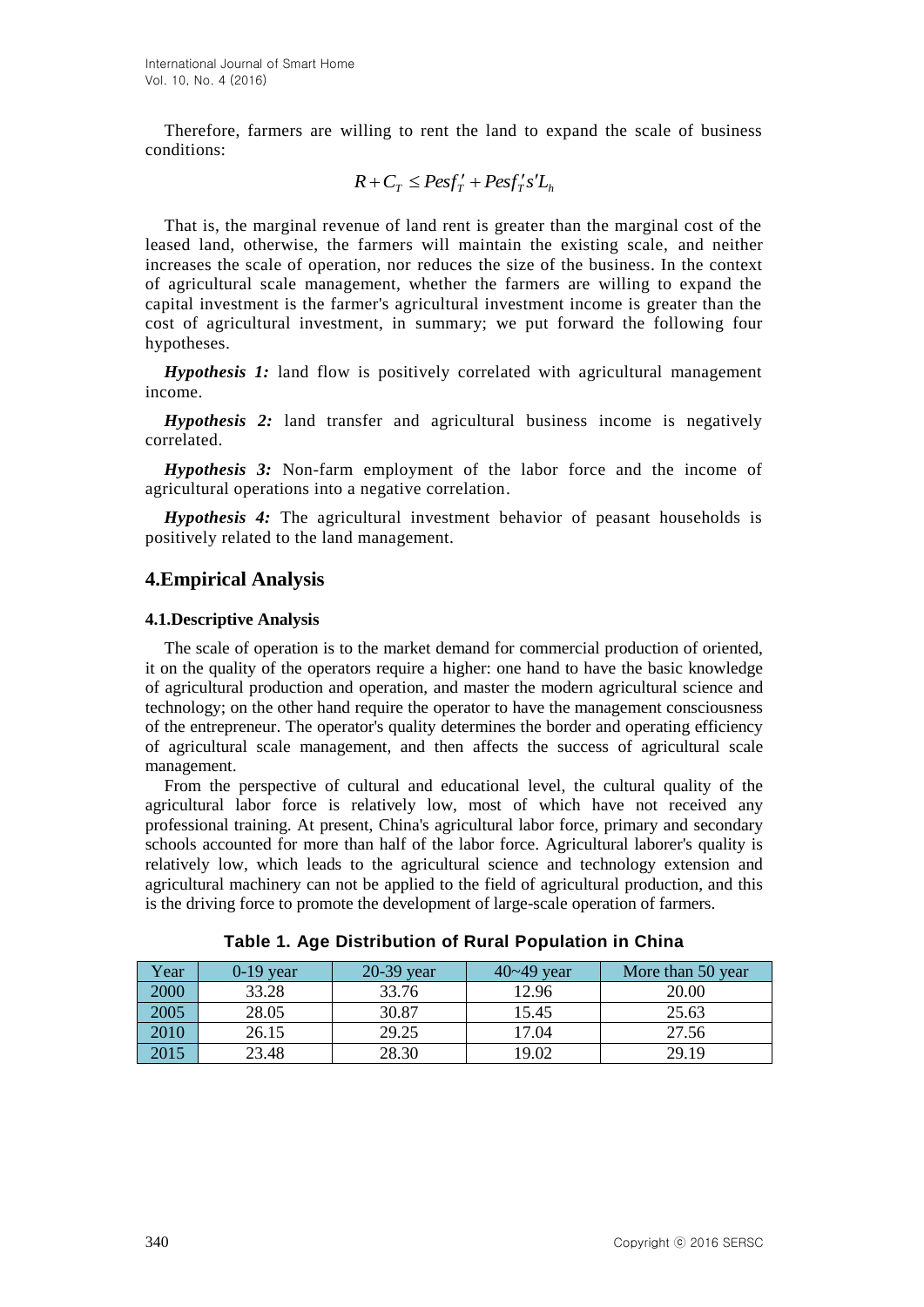| Area              | <b>Never</b> | primary<br>schoolr | Junior<br>school | High school | college |
|-------------------|--------------|--------------------|------------------|-------------|---------|
| The national      | 0.095        | 0.411              | 0.451            | 0.041       | 0.002   |
| eastern<br>region | 0.077        | 0.385              | 0.488            | 0.048       | 0.002   |
| central region    | 0.089        | 0.370              | 0.492            | 0.046       | 0.002   |
| western<br>region | 0.128        | 0.470              | 0.367            | 0.033       | 0.002   |

**Table 2. Cultural Education Level of Agricultural Laborers**

Peasant household income is the inevitable result of economic behavior and economic activity, and it is the premise of all economic activities, and it is the starting point of the organization's production and management. Analysis of the economic behavior of farmers, we must seriously study the income of farmers. Generally speaking, farmers' income is mainly composed of two parts: the cash income of the sale of agricultural products, the income of labor supply and so on. The difference in cash income of farmers reflects the differences in the nature of the production and operation between farmers, and wage income is the main source of income growth of farmers. Affected by the price fluctuation of agricultural products and the price rise of agricultural production materials, the proportion of agricultural income has declined year by year, and wage income growth has become the main force to promote the growth of farmers' income. As shown in table 3.

As can be seen from the table 3, in the income structure of farmers, the proportion of wage income from 18.1% in 1985, an increase of 45% in 2014, and this proportion will continue to rise. Wage income growth mainly from farmers to work, since the last century since the 90's, the farmer's income has been a 2 digit income growth, while the proportion of agricultural income fell 2 percentage points per year. 2014, the per capita net income of rural residents reached 8896.58 yuan, of which 4034.46 yuan of wage income, accounting for 45.55%, while agricultural income was 3059.52 yuan, accounting for the proportion has dropped to 34.39%.

| year | Proportion of wage<br><i>n</i> come | year | Proportion of wage<br>income | year | Proportion of wage<br>income |
|------|-------------------------------------|------|------------------------------|------|------------------------------|
| 1980 | 52.9                                | 2005 | 36.1                         | 2010 | 41.2                         |
| 1985 | 18.1                                | 2006 | 38.3                         | 2011 | 43.0                         |
| 1990 | 20.2                                | 2007 | 38.6                         | 2012 | 44.8                         |
| 1995 | 22.4                                | 2008 | 38.9                         | 2013 | 46.3                         |
| 2000 | 31.2                                | 2009 | 40.5                         | 2014 | 45.1                         |

**Table 3.The Proportion of Peasant Household Income**

#### **4.2. Model Setting**

Empirical test of the above quantity model, in the model, the use of EM to express the non farm employment level of farmers, the use of LA to show the level of the land transfer of farmers, the use of PR to express the profit margins of agricultural operations, the use of WA to show the income level of nonfarm employment. Model (1) and (2) assume that the land circulation of farmers is influenced by the operating profit rate of the agriculture and the wage level of nonfarm employment. Therefore, the setting model is:

$$
EM_t = \beta_0 + \beta_1 PR_{t-1} + \beta_2 WA_{t-1} + \mu
$$
\n(11)

$$
LAt = \alpha_0 + \alpha_1 PR_{t-1} + \alpha_2 WA_{t-1} + \varepsilon
$$
\n(12)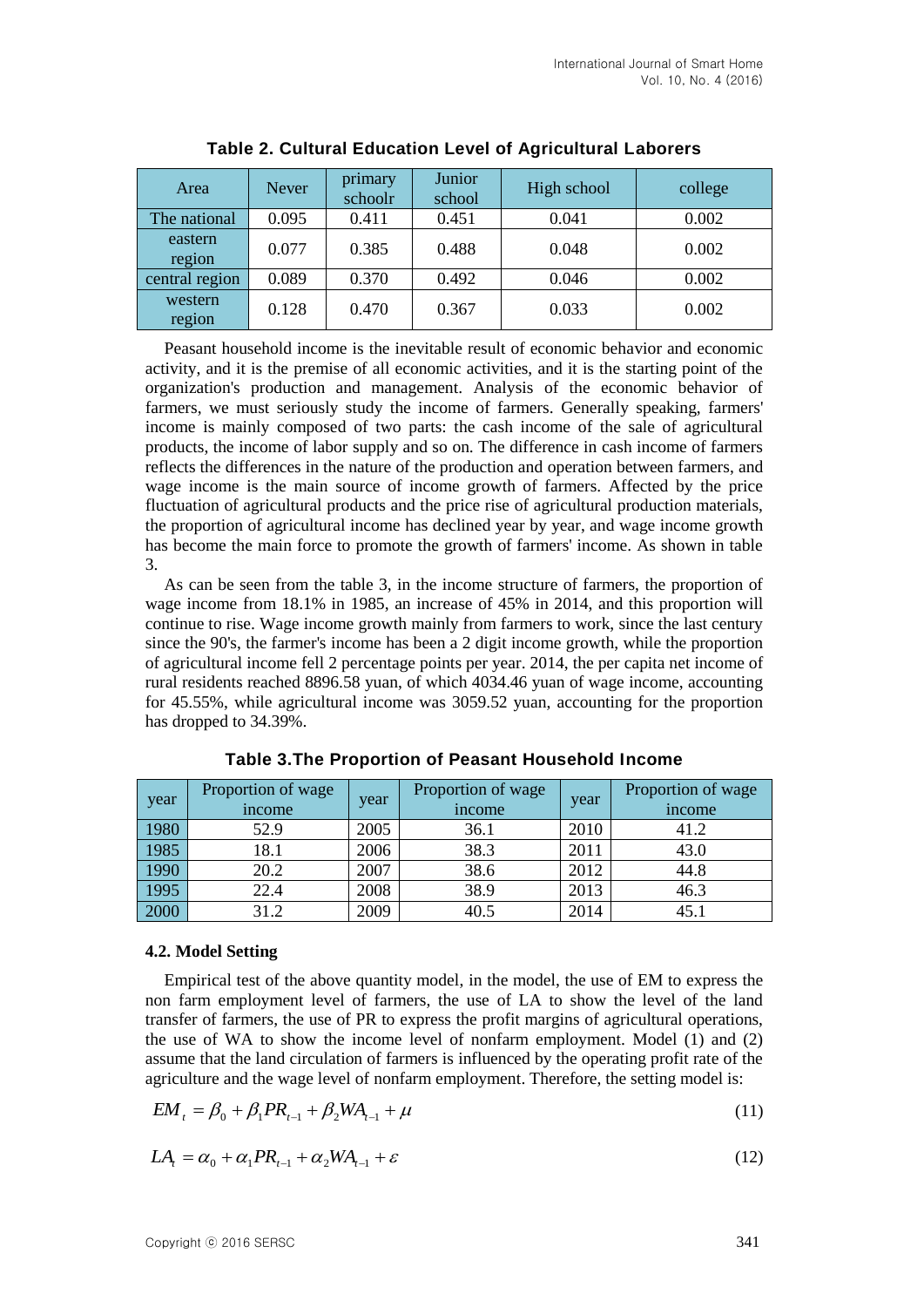### **4.3. Test Result**

| $INV_{t} = \gamma_{0} + \gamma_{1} PR_{t-1} + \xi$<br>(13)                                                                                                                                                                                                                                                                                                                                                                                                                                                                                                                                                                                                                                                                                                                                                                                                                                                                                                                                                      |                            |                                    |                       |                     |  |  |
|-----------------------------------------------------------------------------------------------------------------------------------------------------------------------------------------------------------------------------------------------------------------------------------------------------------------------------------------------------------------------------------------------------------------------------------------------------------------------------------------------------------------------------------------------------------------------------------------------------------------------------------------------------------------------------------------------------------------------------------------------------------------------------------------------------------------------------------------------------------------------------------------------------------------------------------------------------------------------------------------------------------------|----------------------------|------------------------------------|-----------------------|---------------------|--|--|
| 4.3. Test Result                                                                                                                                                                                                                                                                                                                                                                                                                                                                                                                                                                                                                                                                                                                                                                                                                                                                                                                                                                                                |                            |                                    |                       |                     |  |  |
| From the regression results of the model, the model results are significant, which can<br>verify the basic conclusions of the previous mathematical model. In model (1), PR<br>variable coefficient is negative, WA coefficient is positive, and through the test of<br>significance level of 5% and 1%, which means that the family farmers non-agricultural<br>employment level and the annual agricultural business profits are negatively correlated,<br>and nonfarm employment wage income are related. From the regression model (2) the<br>results can be seen, agricultural business profit rate (PR) and the land transferred negative<br>correlation, and land into the positive correlation; nonfarm wages Wa and the land<br>transferred positive correlation, and with the land into negative correlation. In the model<br>(3), the agricultural operating income of PR has passed the significant test at the 1%<br>significant level, which is consistent with the expected 4 of the hypothesis. |                            |                                    |                       |                     |  |  |
|                                                                                                                                                                                                                                                                                                                                                                                                                                                                                                                                                                                                                                                                                                                                                                                                                                                                                                                                                                                                                 |                            | <b>Table 4. Regression Results</b> |                       |                     |  |  |
|                                                                                                                                                                                                                                                                                                                                                                                                                                                                                                                                                                                                                                                                                                                                                                                                                                                                                                                                                                                                                 |                            |                                    | Model 2               |                     |  |  |
| variable                                                                                                                                                                                                                                                                                                                                                                                                                                                                                                                                                                                                                                                                                                                                                                                                                                                                                                                                                                                                        | Model 1                    | Land transfer<br>out               | Land transfer in      | Model 3             |  |  |
| PR                                                                                                                                                                                                                                                                                                                                                                                                                                                                                                                                                                                                                                                                                                                                                                                                                                                                                                                                                                                                              | $-0.0012**$<br>$(-1.9207)$ | $-0.004*$<br>$(-0.1495)$           | $0.5505*$<br>(2.9302) | 1.2534*<br>(2.1288) |  |  |
|                                                                                                                                                                                                                                                                                                                                                                                                                                                                                                                                                                                                                                                                                                                                                                                                                                                                                                                                                                                                                 | 1.5704**                   | $0.5217$ ***                       | $-0.0183**$           |                     |  |  |
| <b>WA</b>                                                                                                                                                                                                                                                                                                                                                                                                                                                                                                                                                                                                                                                                                                                                                                                                                                                                                                                                                                                                       | (4.2821)                   | (2.7666)                           | $(-0.6238)$           |                     |  |  |
| Constant                                                                                                                                                                                                                                                                                                                                                                                                                                                                                                                                                                                                                                                                                                                                                                                                                                                                                                                                                                                                        | $-0.1866*$                 | $0.1310**$                         | 1.1205*               | $108.934***$        |  |  |
|                                                                                                                                                                                                                                                                                                                                                                                                                                                                                                                                                                                                                                                                                                                                                                                                                                                                                                                                                                                                                 | $(-1.5097)$                | (2.0609)                           | (1.8339)              | (6.4096)            |  |  |
| R <sub>2</sub>                                                                                                                                                                                                                                                                                                                                                                                                                                                                                                                                                                                                                                                                                                                                                                                                                                                                                                                                                                                                  | 0.8843                     | 0.9563                             | 0.9354                | 0.9361              |  |  |
| F value                                                                                                                                                                                                                                                                                                                                                                                                                                                                                                                                                                                                                                                                                                                                                                                                                                                                                                                                                                                                         | 26.7541                    | 6.7752                             | 6.8392                | 4.5317              |  |  |
| Based on the construction of the model of farmers, this paper discusses the allocation<br>of factors of farmers' households in the context of scale management. First, according to<br>the results of empirical test, family farmers factor allocation (non-agricultural<br>employment and the transfer of land) the key is business income of agricultural and non-<br>agricultural employment relationship of contrast: thrust decline in operating profit of<br>agricultural and non-agricultural wage employment rising tension, promote non-<br>agricultural employment of labor she left households; on the other hand, enhance the<br>farmer family transferred land will. Second, the agricultural comparative income growth<br>is attracting scale operation of Rural Households (subcontract land and increase<br>investment in agriculture) the key factors.                                                                                                                                         |                            |                                    |                       |                     |  |  |
| <b>5. Conclusions</b>                                                                                                                                                                                                                                                                                                                                                                                                                                                                                                                                                                                                                                                                                                                                                                                                                                                                                                                                                                                           |                            |                                    |                       |                     |  |  |
| At this stage, to speed up the cultivation and development of new agricultural business<br>entities is the key to the development of the requirements, the development of efficiency,<br>the strength of development, the development of mechanisms to seek a breakthrough,<br>basic train of thought is: accelerate the land, capital and other production factors market<br>orientation reform, transformation of government to agricultural support, and create a<br>favorable environment for entrepreneurship and employment of agricultural, agricultural<br>operators to establish the exit and entry mechanism.                                                                                                                                                                                                                                                                                                                                                                                         |                            |                                    |                       |                     |  |  |
| 342<br>Copyright © 2016 SERSC                                                                                                                                                                                                                                                                                                                                                                                                                                                                                                                                                                                                                                                                                                                                                                                                                                                                                                                                                                                   |                            |                                    |                       |                     |  |  |

**Table 4. Regression Results**

## **5. Conclusions**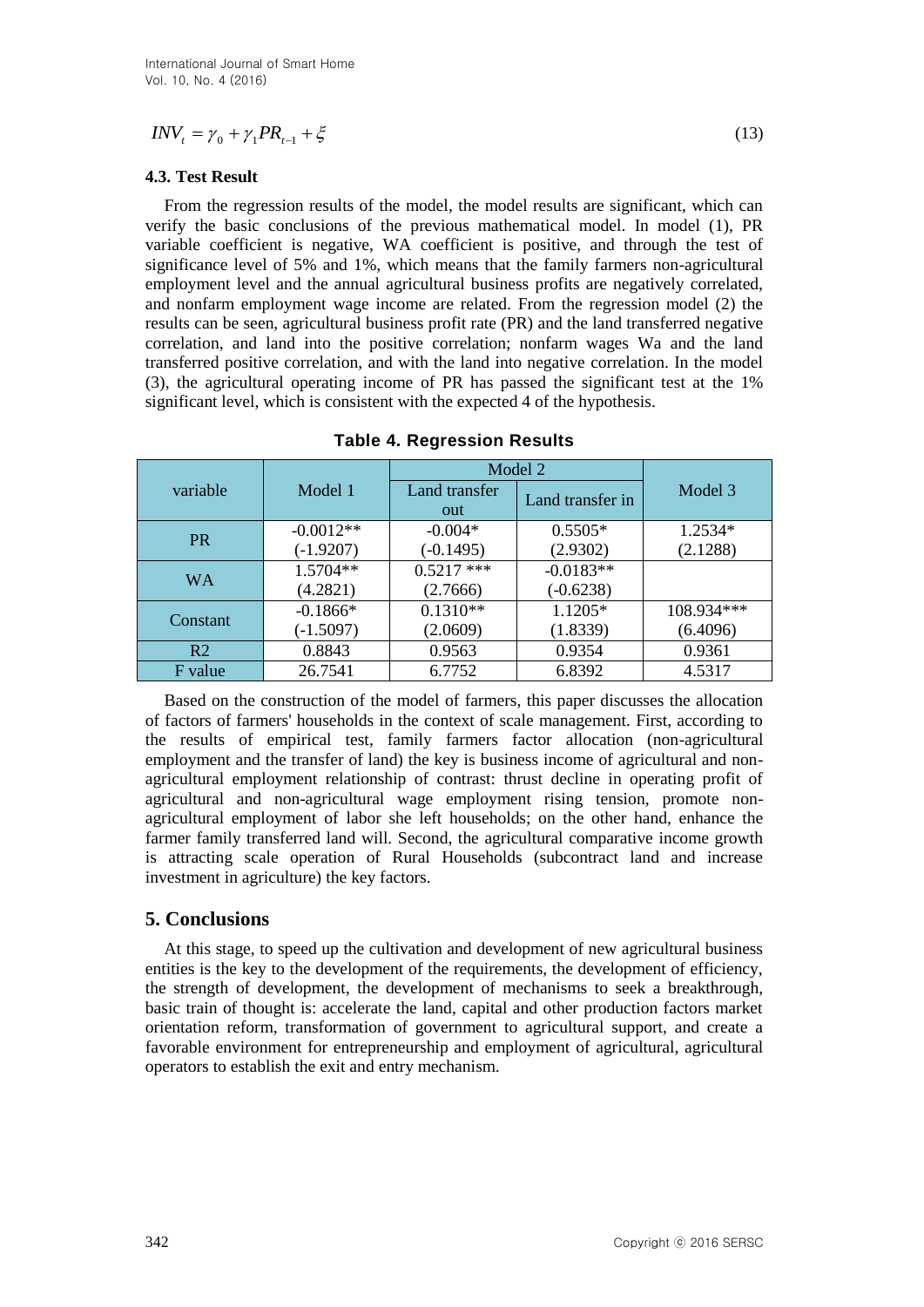#### **5.1. Accelerate the Reform of Factor Market**

In the management of the rural land use right, further giving village collective and new agricultural business entities on their own land for agricultural use, the right to use and the right to the deployment, in the reasonable plan, the leeway foundation, the agricultural products processing and storage, farmer professional cooperative office with the agricultural industry closely related land shall be regarded as agricultural land and adopt a flexible policy, be priority support. In the reform of the rural financial system, support all kinds of private financial institutions in the rural grass-roots level to establish agricultural credit outlets. Increase the support of policy finance to agriculture, simplify the procedures of agricultural credit, accelerate the pace of the pilot and promotion of farmers cooperative finance. The establishment of a new type of mortgage, guarantee and credit system of agricultural business entities. Specifically support business entities to agricultural products or other assets as collateral or guarantees, loans from financial institutions; allow have conditions of village will provide loan guarantees for farmers; and actively explore financing pattern based on the supply chain, allowing cooperatives in the name of its in the supply chain in the position, role and identity for itself or its members loan guarantees. Improve the small credit products, the establishment of a flexible and efficient agricultural financing guarantee system to ease the problem of new agricultural business entities financing difficulties.

#### **5.2. Create Agricultural Employment Environment**

On the one hand, continue to increase the agricultural infrastructure, platform facilities and other public investment and policy support efforts, and improve the agricultural public policy and public investment performance appraisal. On the other hand, the specific agricultural support measures and policies, as far as possible directly to the implementation of the new agricultural business entities. In addition, allowing the grassroots level of agricultural support for agricultural funds and policy to sort out and integrate, improve the efficiency of agricultural support policies. The main source of new agricultural business entities is the entrepreneurs to invest in agriculture, farming to return home to the migrant workers "," grass-roots entrepreneurship of college students "," rural leaders. Because of their educational background, work background and their respective advantages and disadvantages are not the same, need to be classified guidance and provide targeted support policies. College students is an important reserve force of the new agricultural business entities, should improve the agricultural entrepreneurship and employment policy system, so that they have to go, do well, stay, have a development". Specifically, in the rural construction college students Pioneering Park, the establishment of agricultural university students venture fund and venture discount loans, especially to encourage college students as "village official" in the new agricultural enterprises entrepreneurship and employment. In order to reduce farmers' professional cooperatives and agricultural users the introduction of university students economic burden, consider the related business entities given into college students' salary and social insurance subsidies.

#### **5.3. Establishment of Agricultural Exit Mechanism**

In particular, the withdrawal mechanism of the traditional agricultural operators should be established. The premise is not to change the basic system of rural land family contract management. Can be considered a single idea, is heir to establish a farmers' land contractual operation right of family inheritance system. This can make the farmers' land rights for a long time, and can avoid the fragmentation of land management. Two is to establish a retirement system for agricultural operators. Three is to improve the rural land transfer trading platform and service system. Four is to improve farmers' land contract and